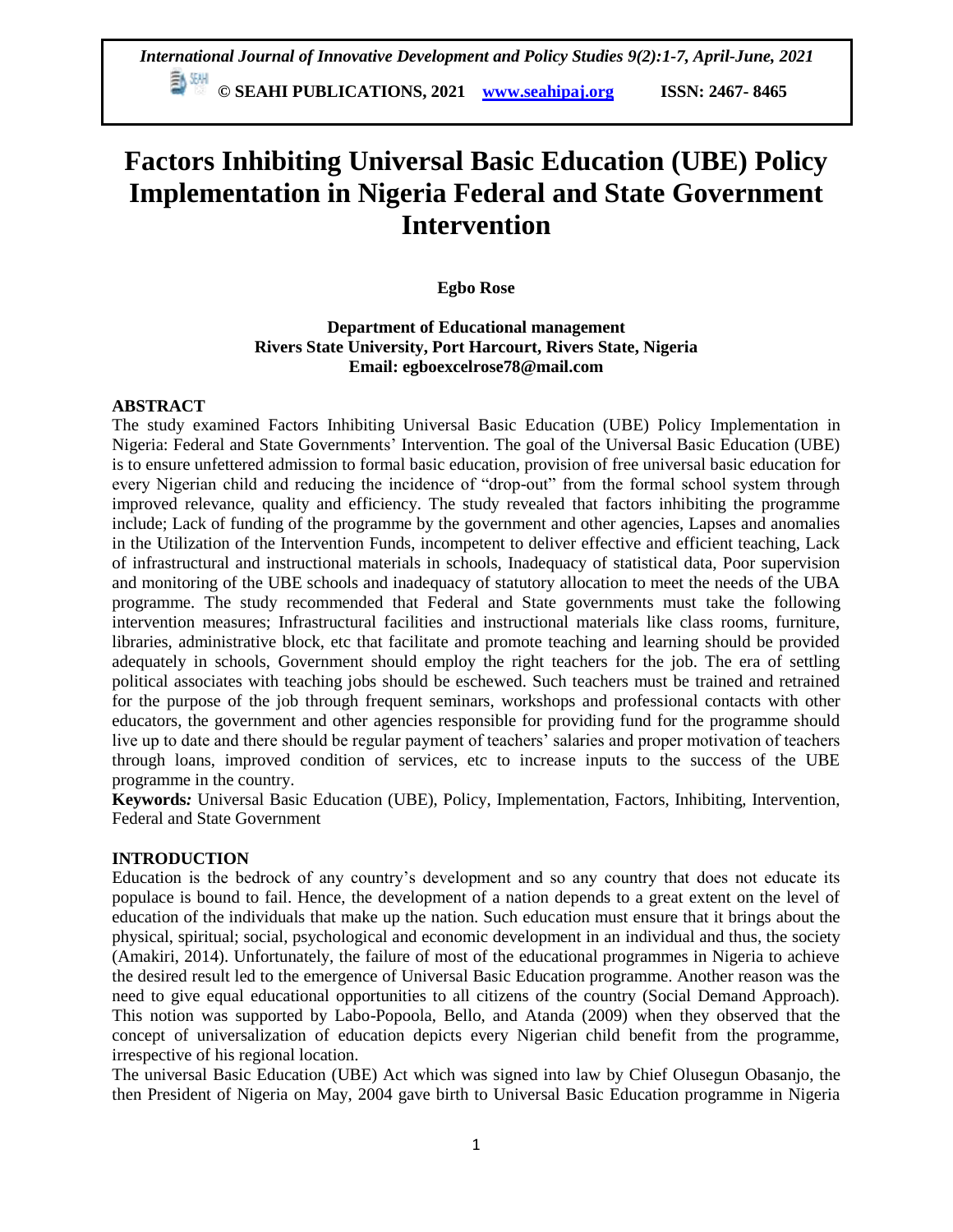under the management of the Universal Basic Education Commission. The Act provides for the right of a child of school age to compulsory free Universal Basic Education. This programme was introduced by the federal government of Nigeria, to remove distortions and inconsistencies in basic education delivery and reinforce the implementation of the National policy on education as well as to provide greater access to, and ensure quality of basic education throughout Nigeria. The objective of the programme is to ensure unfettered access to 9 years of formal basic education, provision of free universal basic education for every Nigerian child and reducing the incidence of "drop-out" from the formal school system through improved relevance, quality and efficiency.

The programme is also expected to ensure acquisition of appropriate levels of literacy, numeracy, manipulative, communicative and life skills as well as the ethical, moral and civic values needed for laying a solid foundation for life-long learning (Yusha'u, 2014).The programme is expected to be universal, free and compulsory. According to Amakiri (2015), UBE appears to be much more inclusive than the UPE as it emphasizes the inclusion of girls and women (who were before now, relegated to the background), the poor, street and working children, rural and remote population, nomads, migrant workers children, refugees and the disabled.

With the laudable expectations from the UBE programme in Nigeria and the huge sum of money invested on the programme by government, parent teachers association, nongovernmental organizations and other donors, it is expected that the literacy rate would have attained a greater height. More so, considering the importance of the UBE scheme to national development and growth, there is need for a close examination of the implementation of the UBE programme which should be done since up till date, in most schools in Nigerian states, we have inadequate infrastructural, facilities, instructional material, trained teachers, funding, children taking lessons under the trees in some states, number of out-of-school children continues to grow sporadically and a very large population of illiterates still exists in Nigeria (Aluede, 2006). This was equally observed by Muhtar (2015), when he stated that illiterates' rate in Nigeria stands at just 50 percent. This is a matter of national urgency that every agency must work to redress the literacy crisis.

The laudable programme of UBE is being hampered. There is a state of emergency for reexamination of the operations of UBE policy implementation in Nigeria. To do this, we will identify the structure of the programme, goals of the programme, the blue prints on how to achieve the broad goals, the extent of the implementation, the constraints affecting the effective implementation, possible remedies and conclusion.

#### **Origin of Universal Basic Education**

The Universal Basic Education (UBE) programme was launched by the federal government in 2004 by an Act of National Assembly, known as the compulsory, free, Universal Basic Education Act, 2004. The purpose was to achieve Education for All (EFA) and key up with the Millennium Development Goals by world nations (2000), which proposed that by 2015, children of educable age should have free, affordable and accessible education. So, the programme was to eradicate illiteracy and ignorance among Nigerian children of school- going age.

The prime objective of the programme is to ensure unfettered access to 9 years of formal basic education, provision of free universal basic education for every Nigerian child and reducing the incidence of "dropout" from the formal school system through improved relevance, quality and efficiency. It is also expected to ensure acquisition of appropriate levels of literacy, numeracy, manipulative, communicative and life skills as well as the ethical, moral and civic values needed for laying a solid foundation for lifelong learning. Being universal makes the programme for everyone irrespective of anything like class, tribe, religion, or culture; being basic makes the programme a fundamental right and not a privilege to every individual of a particular society within the jurisdiction in which the policy operate (Aluede, 2006; Eddy and Akpan, 2009). With this mission statement, the programme is aimed at mobilizing the nation's creative energies to ensure that Education for All becomes the responsibilities of all (Abutu, 2015; UBE, 2005).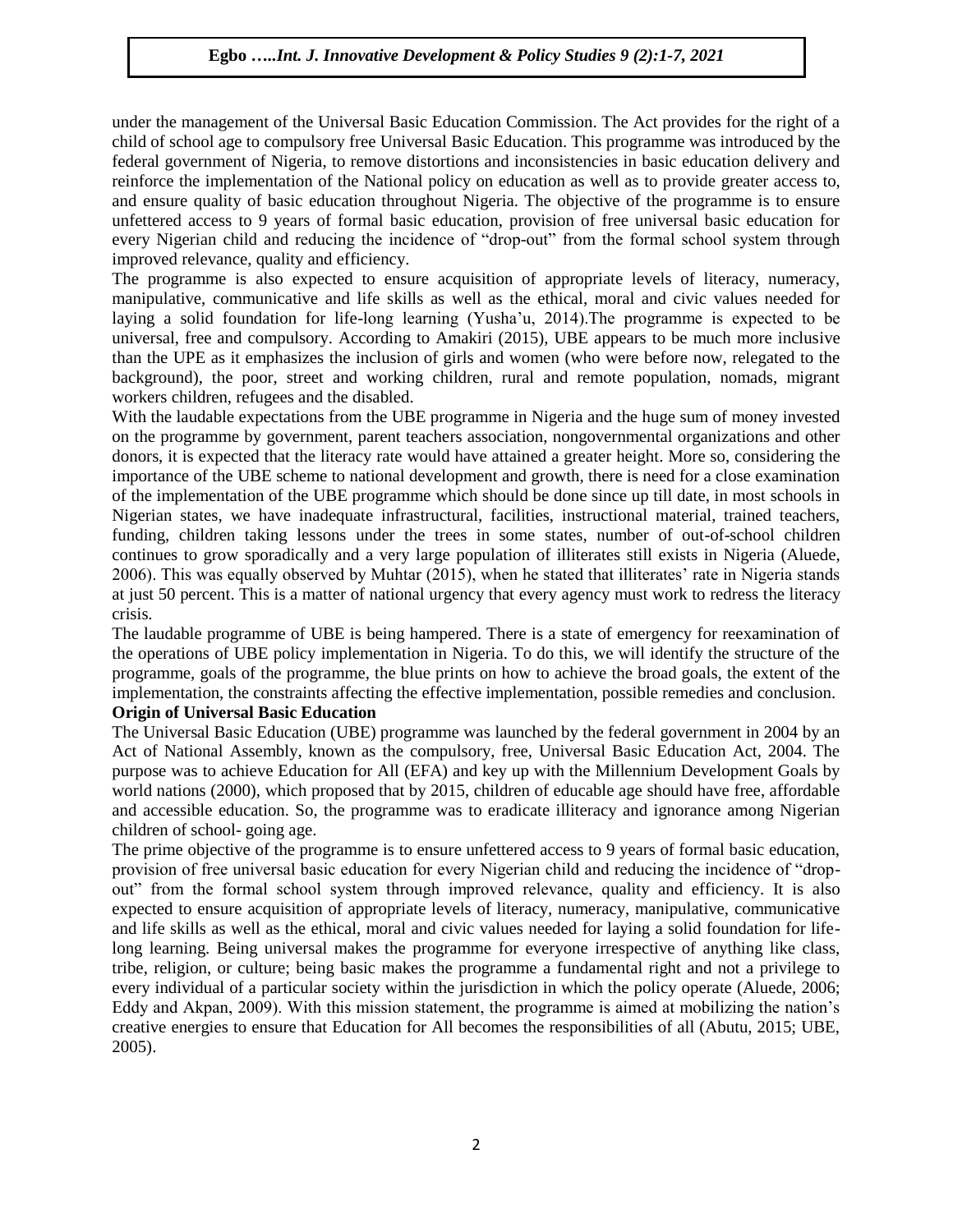#### **Goals of the Universal Basic Education**

According to (Edho, 2009), universal basic education programme aims at ensuring the continuous access of Nigerians to 9 years of basic education; having the education scheme free and accessible to all the citizens of the country who should be going to school at their current age; improving the efficiency, quality and relevance of education in the country to reduce the likelihood that students will discontinue from their formal schooling; and ensure that the rights skills and values are embedded on the students to help them in their life-long education endeavors.

According to Mufiahu and Ha.zri (2015), the purpose of UBE is to make educations accessible and available for free for the benefit of every Nigerian child; while the objective of the programme is to attain objective thinking, relevant judgment, improved communication skills, increasing productivity within the family and society, and understanding the role of the individual in relation to the pursuit of national progress and development. The UBE Act of 2004 explicitly provides the design for the implementation of the programme. The Act provides for the establishment of the Universal Basic Education Commission (UBEC) to co-ordinate the implementation of the programme at the state and local government levels, though the State Universal Basic Education Board (SUBEB) and the Local Government Education Authorities (LGEA5) for states and local governments respectively (Yushau, 2014).

Federal government must provide the necessary assistance to different regional and local governments. Sec. 11(1) of the UBE Act 2004 states that the implementation of the UBE shall be financed from Federal Government block grant of not less than 2% of its Consolidated Revenue

### **Structure of Universal Basic Education**

Universal basic education is a 9 years duration programme, which comprises 6 years of primary education and 3years of Junior Secondary education (Federal Government of Nigeria, 2004). The Act establishing UBE in Nigeria also made provision for one year of Early Childhood Care Education (ECCE) within which the child will qualify to enter into basic one of the programme. Fund contribution is in form of Federal Guaranteed Credits and Local and International donor grants. Similarly, Sec. 11(2) of the Act provides that for any state to qualify for the Federal Government block grant, such State shall contribute not less than 50% of the total cost of the project as its commitment in the execution of such project. The current sharing formula of the FGN UBE Intervention Funds is composed of matching grants to States (50%), Educational imbalance (14%), Good performance (5%), Physical and mentally challenged fund (2%), Teachers professional development fund (10%), Instructional material fund (15%) and UBE Implementation fund (2%). From the Aule (2017) presentation at a 4-day interactive meeting of UBEC with Directors of Finance, Internal Auditors and Accountants, between the year 2005 and 31st October, 2017, the total FGN-UBE Intervention funds released by the Federal Government to the Universal Basic Education Commission stood at N709,972,977,13 8.49. The total statutory releases by the Federal Government as FGN- UBE Matching Grant stood at N380, 052,513,491.76 (representing 80%) has been disbursed to 36 States and FCT Abuja. The total balance un-accessed stood at N76, 119, 05 1,481.86 representing 20%. The total statutory releases by the Federal Government as Special Education Fund stood at N14, 374,059,502.73. A total of Ni 1,347,612,495.63 (representing 79%) has been disbursed to 36 states and FCT, Abuja. The total un-accessed stood atN3, 026,447,007.10 (representing 21%). The total statutory releases by the Federal Government as Teacher Professional Development Fund stood at N57, 3 19,801,064.14. A total of N40, 378,583,088.72 (representing 70%) has been disbursed to 36 States and FCT, Abuja. And the total balance un-accessed stood at N16,833,804,023.40 (representing 30%).

The act also empowers non-governmental groups like business enterprises, the parents-teachers association, alumni and community development committees to participate in the funding of the Universal Basic Education in Nigeria (Nakpodia, 2011).

More so, there must be community ownership of schools including participation in decision- making process in schools. Every parent shall ensure that his/her child or ward attends and completes primary school education and junior secondary school education. The stakeholders in education in a local government area shall ensure that every parent or person who has the care and custody of a child performs the duty imposed on him/her under the Universal Basic Education Act, 2004. Parents who do not enroll or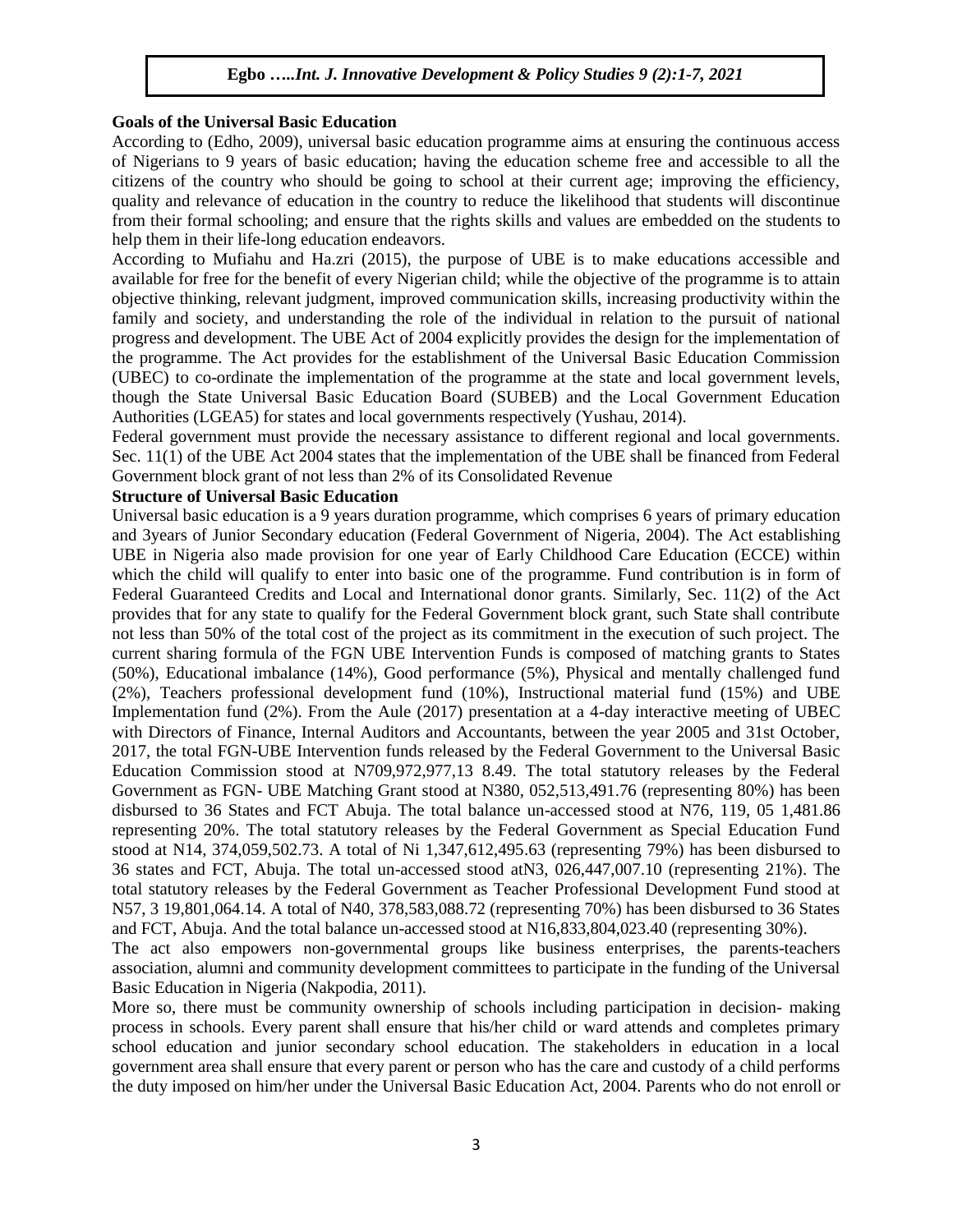who withdraws his/her child from school contravenes sec. 2(2) of the UBE Act, and therefore commits an offence and be liable (RSUBEB, 2004).

To ensure improvement of literacy, numeracy and communication skills of pupils and students, the act demands for recruitment and training of teachers as well as retraining of existing teachers through seminars, workshops and professional contacts with the members of the teaching force in the country (Muftahu and Hazri. 2015; Adeyemi, 2007).For success of the programme too, the Federal Ministry of Education instituted supervision and support system, appropriate continuous teacher professional development, and full involvement of members of the teaching force to the educational development to serve as a watchdog on the activities of teachers (Federal Ministry of Education, 2005).

For increase enrolment in schools, the act demands for establishment of new schools, provision of new equipment and resources; and the services provided in UBE schools shall be free of charge including tuition, books, instructional materials, furniture and mid-day meal. Finally, the governments expect the blue print and ensure effective and efficient achievement of the educational goals of the UBE.

#### **Concept of Implementation**

Ogbonnaya (2003) defined implementation as the process of carrying out objectives or a plan. So also Okoli (2007) described it as the state where the preparation made earlier, the plans, designs and analyses proposed are tested to see how real they are. It connotes the activities of transforming ideas and policy into an identified objective. And Pressman and Wildavsky (1973) define it in terms of a relationship to policy as laid down in official documents. Policy implementation encompasses those actions by public and private individuals or groups that are directed at the achievement of objectives set forth in policy decisions.

The agency charged with the responsibility of monitoring the implementation of UBE programme in Nigeria is the Universal Basic Education Commission (Aule, 2017). The Universal Basic Education Commission co-ordinates the implementation of the programme at the state and local government levels, through the State Universal Basic Education Board (SUBEB) and the Local Government Education Authorities (LGEAs) for states and local governments respectively (Yushau, 2014).

## **Assessment of the extent of Implementation of UBE Programme in Nigeria**

The assessment of the UBE programme implementation would be based on the progress so far made by government and other agencies towards the execution of the project. From collection of evidences and researches carried out on the implementation of UBE programmes in some states and Nigeria in general, there is a clear indication that the effectiveness of the programme is still slight in Nigeria. In the country, we still have about 50% of Nigerian population being illiterate as submitted by Yusha'u (2014). We equally have a lot of school drop outs in the country.

Ogunjinu (2009) revealed that of the 42.1 million children below 14 years of age, only 25.8 million, representing 61.2% of the total population, were in school at the secondary school level only 30% of the population that should be in school are in school in Nigerian primary schools. The implication is that the remaining part of the population is outside the school system. The cases of drop-out pose a serious challenge to the achievement of UBE programme (Obasola (2008),Olupchunda, (2013) and Ogunjinu (2009) as it betrays the universalization of education in Nigeria.

The rationale for the introduction of UBE in Nigeria is fundamentally based on the fact that many Nigerians, both youths and adults, are illiterate, poor and do not contribute meaningfully to the development of the nation (Abutu, 2015). Basic education which was supposed to be free is not free in some states. A case in point, in Rivers State, each pupil must pay a minimum fee of Nl3, 500.00 per annum in what the State Government christened "Chargeable services". Worst still, school Head teachers and Principals have converted the chargeable services to a profit making venture. Any child who refuses or delays to pay the fees is sent home and asked never to return until the fees are provided by his/her parents. Consequently, in our streets, we still notice children of school ages hawking in streets during school hours instead of attending classes. Does this give weight to the programme? absolutely no.

Till date, most schools in Nigeria are ill equipped with infrastructural facilities and instructional materials (Abutu, 2015, Muflahu & Hazri, 2015). Some schools lack adequate classrooms. Most pupils learn under trees. Many of the buildings are already deteriorating, resulting in the creation of learning environments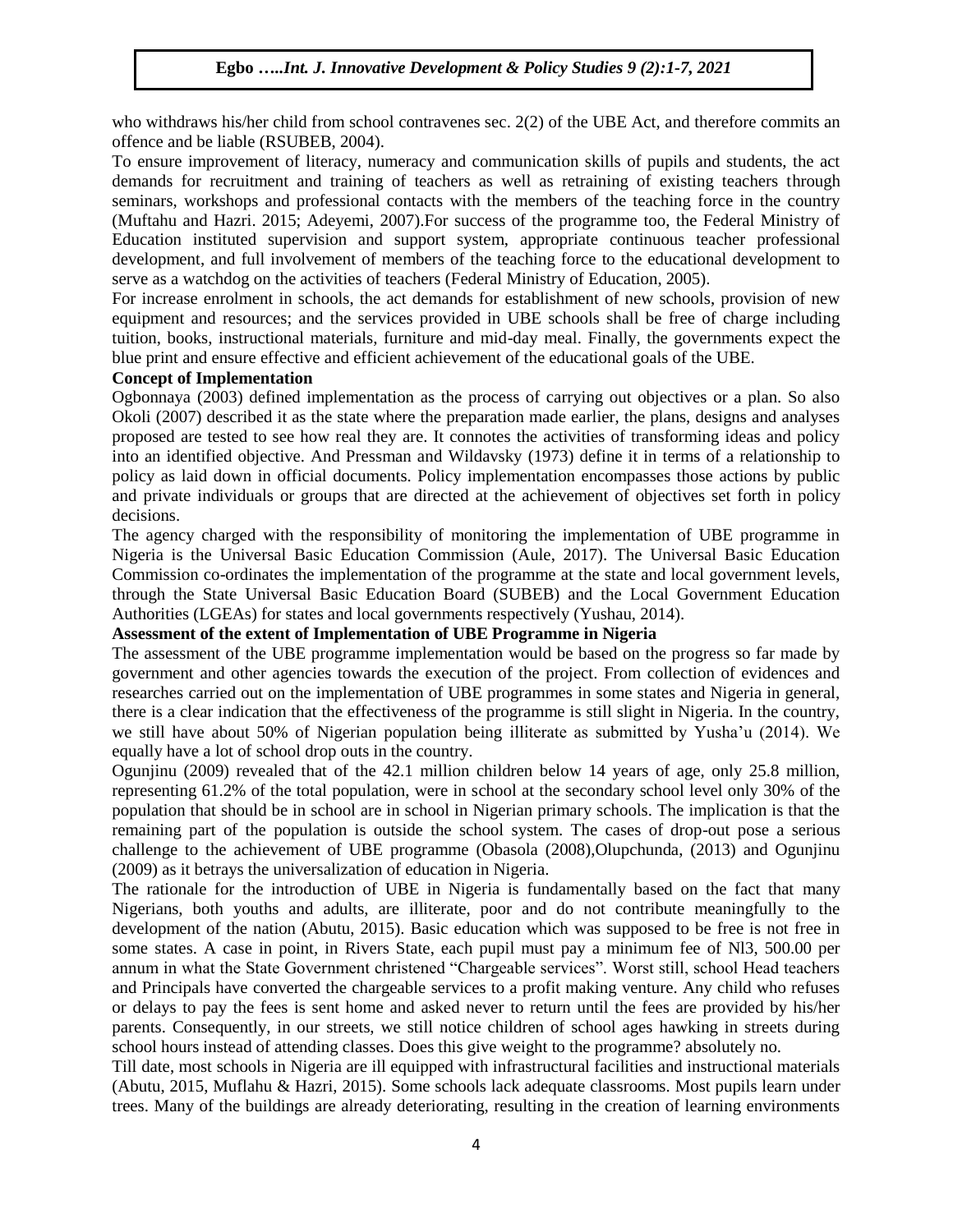which are not conducive at all (Moja, 2010). In some schools, the spaces to accommodate the requirements of the universal basic education are lacking. According to Igbuzor (2006), the process of learning and teaching which has been practiced in Nigeria were not able to yield the anticipated results such as the increase in the productive and technical skill of the students.

#### **Factors that inhibit effective implementation of UBE Programme in Nigeria**

The issues of implementation of UBE programme in Nigeria have given a great concern to researchers and educational administrators. The following factors have been identified by both administrators and researchers as impediment to the effective implementation of UBE programme in Nigeria.

- a. Lack of funding of the programme by the government and other agencies. No educational programme can be effectively implemented without the adequate availability of funds (Ogbonaya 2003). This was supported by Abutu (2015), a major problem facing UBE programme in Enugu state is that government does not mobilize enough funds for the vigorous activities needed for the realization of the programme objectives, and even the ones mobilized is being embezzled through contract falsification. According to Yusha'u (2014), the challenge facing UBE implementation is the attitude of some state governments of not accessing their funds for many years now. Most of the state governments are only interested in collecting the federal government's funds without paying their counterparts' funds. Others use the fund to award contract to their political
- c. Many of the teachers are incompetent to deliver effective and efficient teaching. This is as a result of unorganized manner in which teachers are recruited in the programme. Some states used the programme to settle their political supporters. Consequently, many of them could not pass through the recruitment process. Others take up the job without adequate commitment with the notion of "na government work". Hence, teaching-learning suffer greatly. The presence of teachers who were poorly trained and unmotivated has been apparently one of the main reasons on the failure of this educational scheme (Muftahu and Hazri, 2015).
- d. Lack of infrastructural and instructional materials in schools affects teaching learning. According to Sobechi (2004), some UBE schools lack infrastructural facilities and instructional materials especially in the rural areas; because what passed as schools are makeshift structures that look more like farm shades. Such a situation hinders the fulfillment of educational objectives.
- e. Inadequacy of statistical data affects the provision of educational resources such as books, laboratory equipment, audio-visual materials, among others, which in themselves constitute major challenges to the successful implementation of the UBE programme (Abutu, 2008).
- f. Poor supervision and monitoring of the UBE schools in the country is a constraint to UBE implementation. Supervisors no longer do the work of supervision but a compromise between them and teachers as they receive pay packet and lunch at the expense of intensive supervision of lesson notes, truancy, negligence, etc. according to Obinaju (2001), educational supervision is concerned with those particular activities and aspects which maintain and promote the effectiveness of teaching and learning in school. It is an action directed towards the implementation of teaching/learning process (Onoyase, 1991).
- g. It has been argued that statutory allocation has been inadequate to meet the needs of the UBE programme (Enouch and Okpede, 2000). Unfortunately the nongovernmental organizations like business enterprises, Parent Teachers Association, Community Development Commission, among others that would have assisted the government in raising fund for education are not giving encouraging support. Hence, the programme suffers a great set back as the various governments alone cannot cater the teeming needs of education in the country.

### **CONCLUSION**

The study examined the Universal Basic Education Policy in Nigeria and the extent of its implementation. The study discovered that UBE programme took off in Nigeria as early as 2004 under President Olu Ohasanio administration .Among its goals was elimination of illiteracy in the country by imbibing literacy, numeracy, and communication skills in the citizenry. Though the programme is gifted with laudable objectives, the implementation stage is still mean and shrouded with a lot of constraints. Among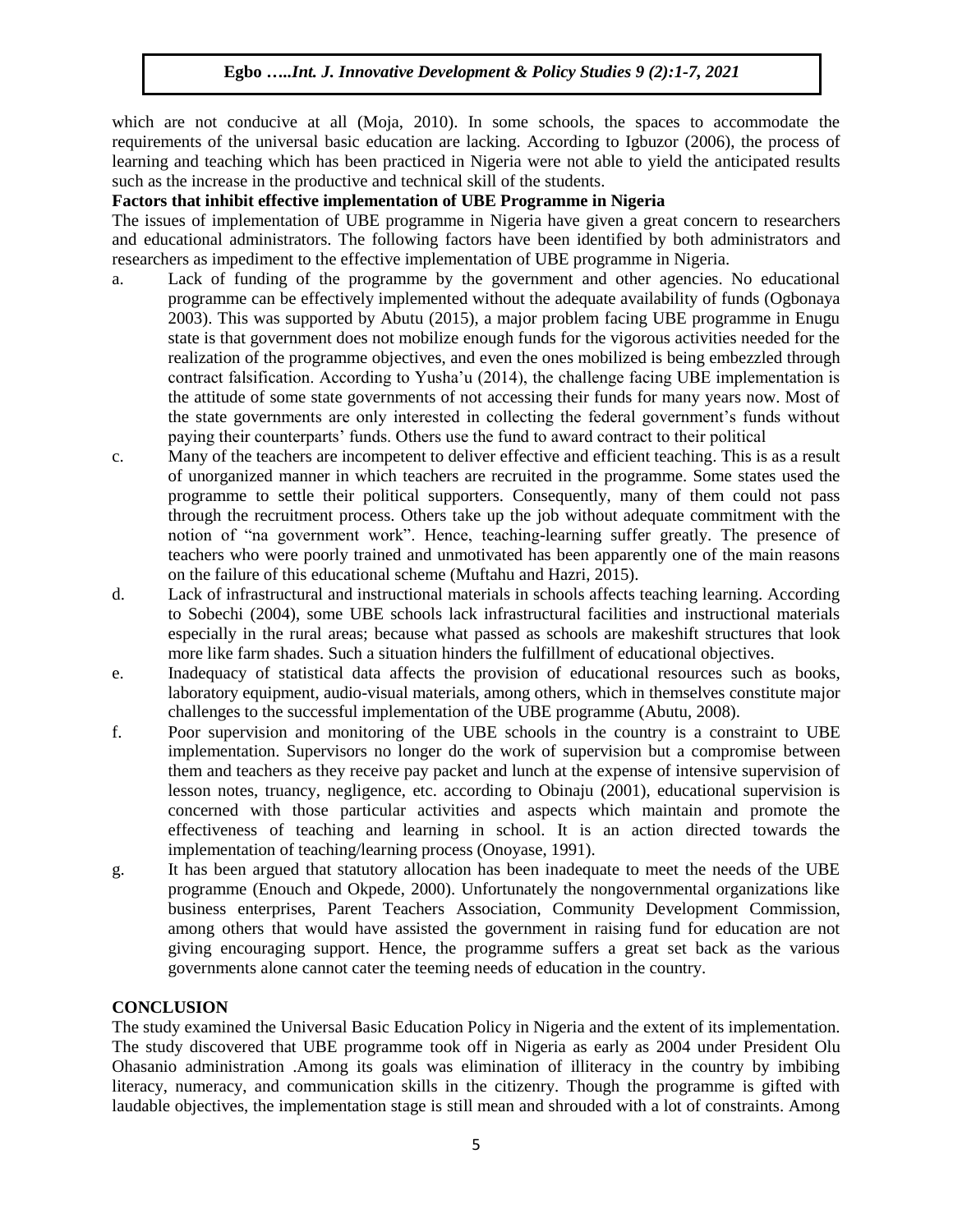such constraints include lack of infrastructural and instructional materials, poor funding, misappropriation of funds, poor supervision and monitoring, etc. it was recommended among other things, employment of qualified teachers, training and retraining of teachers, motivation of teachers, effective supervision, creation of more consciousness to arouse the interest of both the government and other non governmental agencies on the need for funding of UBE programme as way forward for the UBE policy in Nigeria.

#### **RECOMMENDATIONS**

To achieve the goals of UBE in Nigeria, the government must take the following steps:

- 1. Infrastructural facilities and instructional materials like class rooms, furniture, libraries, administrative block, etc that facilitate and promote teaching and learning should be provided adequately in schools.
- 2. Government should employ the right teachers for the job. The era of settling political associates with teaching jobs should be eschewed. Such teachers must be trained and retrained for the purpose of the job through frequent seminars, workshops and professional contacts with other educators.
- 3. Government must institute an effective supervision of teachers and pupils in schools. This will be achieved by setting up a watchdog on the school supervisors and providing the supervisors with vehicles for monitoring, office accommodation, transport equipment, adequate time and funds.
- 4. The government and other agencies responsible for providing fund for the programme should live up to date. The intervention fund can be checked through freezing of the Matching Grant account and withholding further disbursement of the Intervention Funds, confirmation of State Counterpart Fund from banks before Matching Grant is released, quarterly routine financial monitoring, follow-up monitoring and spot checks, among others.
- 5. The welfare of teachers should be a priority. There should be regular payment of teachers' salaries and proper motivation of teachers through loans, improved condition of services, etc to increase inputs to the success of the UBE programme in the country.

### **REFERENCES**

- Abutu, J.D. (2015). Evaluation of the implementation of UBE programme in primary schools in Nsukka education zone of Enugu State. Thesis submitted to Department of Educational Foundations, University of Nigeria, Nsukka.
- Adeyemi, T.O. (2007). Teacher preparation and availability for achieving Basic Education in Ondo State, Nigeria. *Humanity and Social Sciences Journal* 2(2), 159-168.
- Aluede, R.O.A., (2006). Universal basic education in Nigeria: Matters arising. *Journal of Human Ecology,* 20(2), pp97-1 01.
- Amakiri, A. (2014). Attainment of universal basic education in Nigeria: A myth or reality. Aule, M. (2017).Universal Basic Education Commission. Managing UBE intervention funds: The journey so far. A 4-Day Training Workshop for SUBEBs Directors of finance, Internal Auditors and Accounts at Kaduna.
- Eddy, E. N.& Akpan, M.E., (2009).The prospect of UBE program in Akwa-lbom State, South- South Nigeria. *International NGO Journal*, 4(2), 46-49
- Edho, G. (2009). The challenges affecting the implementation of the Universal Basic Education in Delta State, Nigeria. *Journal of Social Sciences*, 20(3), 183-18
- Enouch E. J., Okpede E. O. (2000). The Meaning History Philosophy and Lesson of UBE. Proceeding of the 15th Annual Congress of the National Academy of Education. University of Benin: Ambik Press, 6 1-64.

Federal Ministry of Education (2005).*Minimum standard for establishing schools*. Abuja. FME Press.

- Federal Republic of Nigeria (2004*). Implementation Guidelines for the Universal Basic Education (UBE) Programme.* Abuja Federal Ministry of Education.
- Labo-Popoola, S. O., Bello, A.A., & Atand a, F.A. (2009). Universal basic education in Nigeria: Challenges and way forward. *The Social Sciences*, 4(6), 636-643